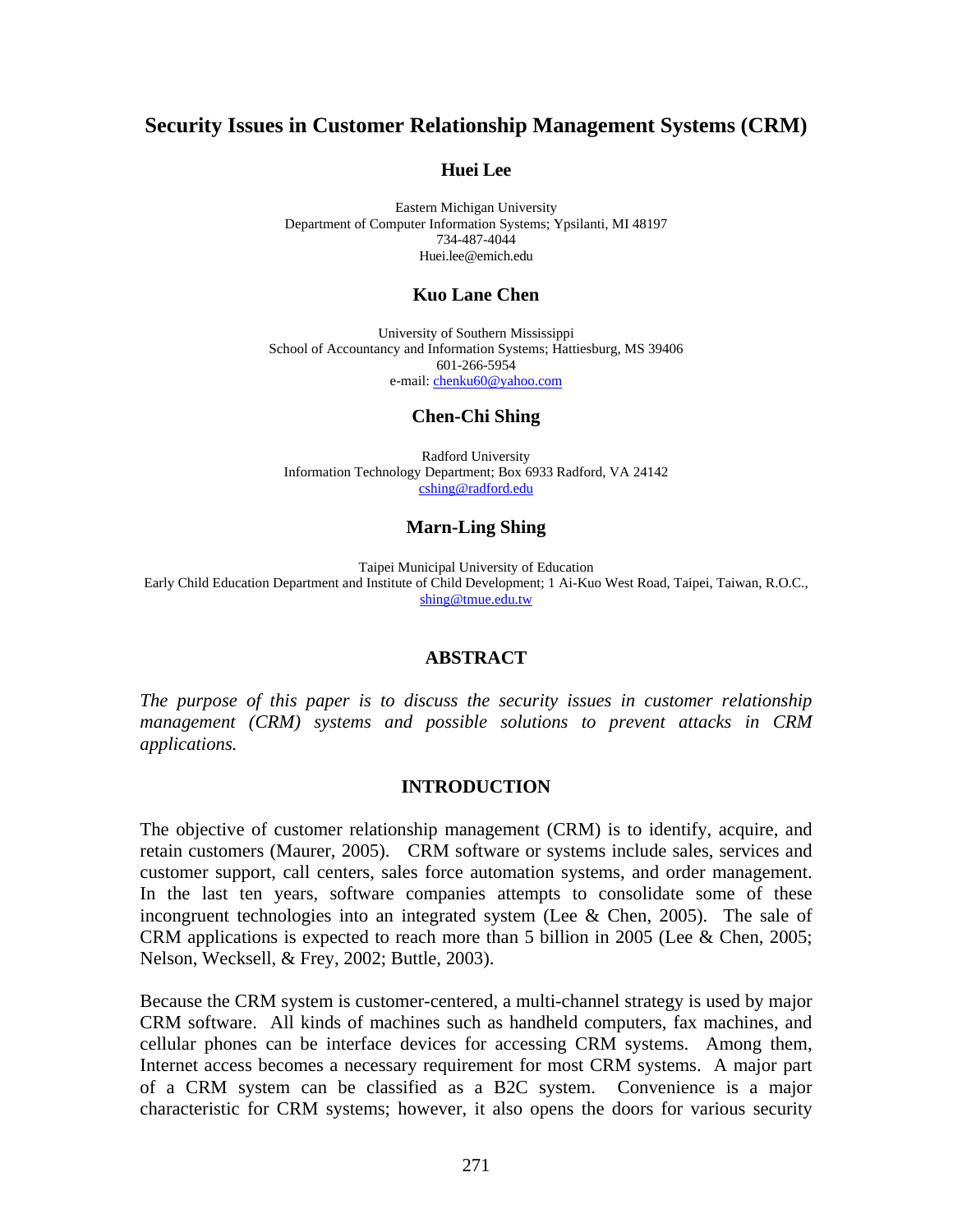attacks. These attacks range from denial of service (DOS), Mal-ware attacks, and identity theft. Methods to prevent these attacks in CRM systems become an emerging issue. The purpose of this paper is to discuss the security issues in CRM **s**ystems and possible methods to prevent security attacks (Panko, 2004).

## **MAJOR CRM SYSTEMS AND MAJOR COMPONENTS**

Major CRM systems in the market today are Siebel, mySAP, and Oracle. Web-based software, such as Salesforce.com, is becoming very popular. Figure 1 shows a screen of the SalesForce.com. Major components of a CRM system include:

- 1. Sales
- 2. Call centers
- 3. Sales force automation systems
- 4. Order management
- 5. Customer support

| <sup>2</sup> http://salesforce.sitestream.com/democenter/flash/main.swf?num=0 - Microsoft Internet Explorer                                                             |                                                                                                                                                                                                                                                          |             |                      |                                             |                                           | H. |
|-------------------------------------------------------------------------------------------------------------------------------------------------------------------------|----------------------------------------------------------------------------------------------------------------------------------------------------------------------------------------------------------------------------------------------------------|-------------|----------------------|---------------------------------------------|-------------------------------------------|----|
| sales <b>force</b> .com                                                                                                                                                 | Knowledge Management                                                                                                                                                                                                                                     |             |                      |                                             | dem <b>ocenter</b>                        |    |
| s <b>force</b> .com<br>sal<br>experience success                                                                                                                        |                                                                                                                                                                                                                                                          |             |                      |                                             | Setup   Framing   Support   Logout   Help |    |
| lome                                                                                                                                                                    | Documents Campaigns Leads Accounts Contacts Opportunities Forecasts Cases Solutions Dashboards<br>New Lead   New Account   New Contact   New Opportunity   New Forecast   New Case   New Solution   New Campaign   New Document   New Task   Recycle Bin |             |                      | Reports Contracts                           |                                           |    |
| Search                                                                                                                                                                  | <b>K</b> Solution: 00000001                                                                                                                                                                                                                              |             |                      |                                             | <b>B</b> How do 1?                        |    |
| Search for keywords:                                                                                                                                                    |                                                                                                                                                                                                                                                          |             |                      |                                             |                                           |    |
|                                                                                                                                                                         | << Beck to List                                                                                                                                                                                                                                          |             |                      |                                             |                                           |    |
| Search<br>+ Advanced Search                                                                                                                                             | Edit Delete                                                                                                                                                                                                                                              |             |                      |                                             |                                           |    |
| <b>Recent Items</b>                                                                                                                                                     | Solution Number: 00000001<br>Published:                                                                                                                                                                                                                  |             |                      | Status: Reviewed                            |                                           |    |
| <b>D</b> Direct Mail to Top                                                                                                                                             | Crested By: Jack Morton, 2/4/2004 11:44 AM                                                                                                                                                                                                               |             |                      | Modified By: Jack Morton, 2/4/2004 11:44 AM |                                           |    |
| Customers - January                                                                                                                                                     | Solution Title: HomeMover Container Fitting Problem                                                                                                                                                                                                      |             |                      |                                             |                                           |    |
| International Container                                                                                                                                                 | Description: If this size container does not fit, check the bottom corners of the container. There will be an                                                                                                                                            |             |                      |                                             |                                           |    |
| Exposition                                                                                                                                                              | adjustment knob. Turn it clockwise and you will see the footing retract into the container.                                                                                                                                                              |             |                      |                                             |                                           |    |
| USA Today Print Ad                                                                                                                                                      | Edit Delete                                                                                                                                                                                                                                              |             |                      |                                             |                                           |    |
| <b>IS</b><br>Tim Barr                                                                                                                                                   |                                                                                                                                                                                                                                                          |             |                      |                                             |                                           |    |
| <b>Z</b> Kathy Snyder                                                                                                                                                   | Attach File View All<br><b>Attachments</b>                                                                                                                                                                                                               |             |                      |                                             | <b>P</b> Help                             |    |
| o<br>NAFTA - Container Standards                                                                                                                                        | <b>File Name</b><br>Action                                                                                                                                                                                                                               | Size        |                      | <b>Last Modified</b>                        |                                           |    |
| G<br>Jack Rogers                                                                                                                                                        | Edit   Del   View<br>FAN sforce111803.aT<br>19KB                                                                                                                                                                                                         |             |                      | 2(5/2004 6:36 PM                            |                                           |    |
| 00001022<br>a                                                                                                                                                           |                                                                                                                                                                                                                                                          |             |                      |                                             |                                           |    |
| Violet Maccleod<br>G<br>Sean Forbes                                                                                                                                     |                                                                                                                                                                                                                                                          |             |                      |                                             |                                           |    |
|                                                                                                                                                                         | Cases                                                                                                                                                                                                                                                    |             |                      |                                             | <b>B</b> Help                             |    |
|                                                                                                                                                                         | <b>Subject</b><br>Case:                                                                                                                                                                                                                                  | Priorit     | Date                 | <b>Status</b>                               | <b>Owner</b>                              |    |
|                                                                                                                                                                         | Mainterance cuidelines for container unclear<br>00001022<br>00001000<br>Improper fit                                                                                                                                                                     | Low<br>High | 2/4/2004<br>2/4/2004 | New                                         | Sam Wu                                    |    |
|                                                                                                                                                                         |                                                                                                                                                                                                                                                          |             |                      | Technical Analysis                          | Tammy Abu                                 |    |
|                                                                                                                                                                         |                                                                                                                                                                                                                                                          |             |                      |                                             | Help                                      |    |
|                                                                                                                                                                         | <b>Solution History</b><br>User<br><b>Action</b><br><b>Date</b>                                                                                                                                                                                          |             |                      |                                             |                                           |    |
|                                                                                                                                                                         | Jack Morton<br>2/6/2004 8:36 PM                                                                                                                                                                                                                          |             |                      | Edit: Title                                 |                                           |    |
|                                                                                                                                                                         | 2/5/2004 6:36 PM<br>Jack Morton                                                                                                                                                                                                                          |             | <b>Edit: Details</b> |                                             |                                           |    |
|                                                                                                                                                                         | 2/4/2004 10:26 AM<br><b>Jack Motton</b>                                                                                                                                                                                                                  |             |                      | Crested.                                    |                                           |    |
|                                                                                                                                                                         |                                                                                                                                                                                                                                                          |             |                      |                                             |                                           |    |
| <b>We to Barnesse Poster No.</b>                                                                                                                                        |                                                                                                                                                                                                                                                          |             |                      |                                             |                                           |    |
|                                                                                                                                                                         |                                                                                                                                                                                                                                                          |             |                      |                                             |                                           |    |
| <b>FREE TRIAL</b><br>$\circledast$                                                                                                                                      | (11)(R)<br>Support-Roowledge Management                                                                                                                                                                                                                  |             |                      | 4)                                          | <b>Email this Demo</b>                    |    |
| <b>Done</b><br><b>O</b> Internet                                                                                                                                        |                                                                                                                                                                                                                                                          |             |                      |                                             |                                           |    |
| $\mathscr{L} \boxtimes \mathscr{L} \rightarrow \mathscr{L} \rightarrow \mathscr{L}$ 6:29 AM<br>start<br>2 Microsoft Word<br>Microsoft PowerPoint<br>3 Internet Explorer |                                                                                                                                                                                                                                                          |             |                      |                                             |                                           |    |

#### **Figure 1: Salesforce.com**

#### **POSSIBLE SECURITY ATTACKS TO A CRM SYSTEM**

Possible security attacks in a CRM system are: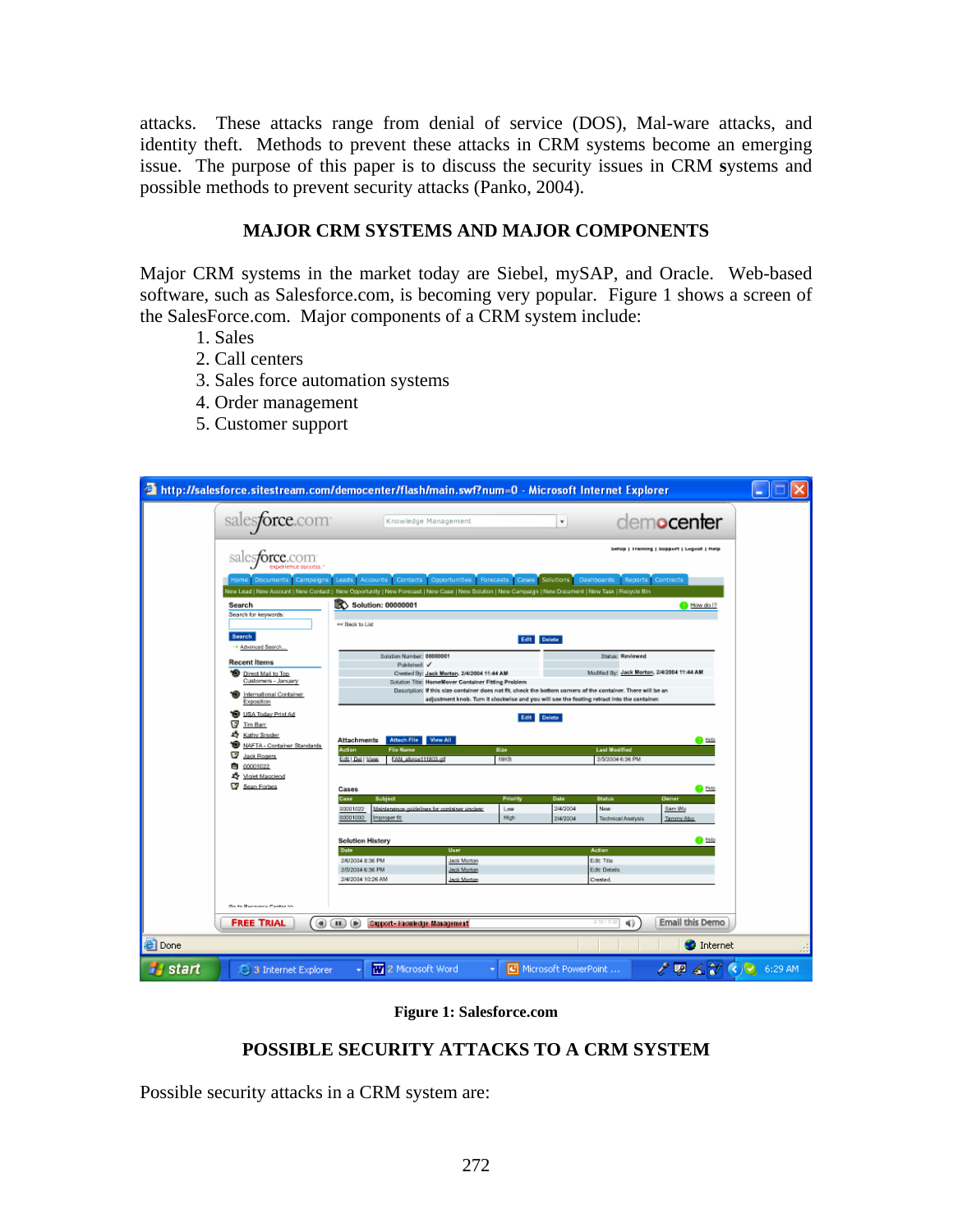1. Denial of service. Denial of service (DOS) is to make the attacked system unavailable to customers. Possible attackers are angry customers, script kiddies, formal employees, and the competitors.

2. Intrusion of sales automation systems and customer database. Sales Automation systems normally have numerous information about customers. Potential attackers can break into the systems and steal the customer information.

3. Identity theft. Identity theft happens when "someone uses your personal information without your permission to commit fraud or other crimes."

4. Malware attacks. Malware includes viruses and worms; Malware attacks can cause the DOS, hardware damage, and data loss (Panko, 2004).

### **PROTECTION METHODS AND CONCLUSIONS**

One of the problems with CRM systems is the tradeoff between security and convenience. These methods includes: using a good passwords, installing firewalls, installing anti-virus programs, and using virtual private network (VPN). Most common security method is to use user ID and passwords. However, simply using ID and passwords is not enough. Improved methods include use of a long password and the encryption of the passwords. Virtual Private Network (VPN) is the use of a secure channel in the Internet communications. Customer awareness is important in preventing the social engineering attack (Panko, 2004). This paper discussed possible attacks in a SCM system and possible methods to defend it. However, a survey must be done to find out what methods are effective and useful.

#### **REFERENCES**

- Buttle, F. (2003). Customer Relationship Management Concept and Tools, Elsevier: Boston.
- Convery, S. (2004). Network Security Architectures, Cisco Press, Indianapolis, IN, 353- 357.

Fridahl, M. (April 8, 2004). Study: S.F. Area Has Most WiFi Hot Spots, http://www.eweek.com.

Golvin, C. S. (2002) What Do Wi-Fi Consumers Look Like? Forrester Research.

Henry, P. S. and Luo, H. (2002) Wi-Fi: What's Next? IEEE Communications Magazine, Dec, 40(12), 66-73.

Holden, G. (2003). Guide to Network Defense and Countermeasures, Course Technology, Thomson Learning, Inc., Boston, MA.

Kaneshige, T. (July 1, 2002). Wireless CRM Beckons, Line56, http://line56.com/articles/?ArticleID=3806, retrieved November 13, 2004.

Kharif, O, (FEB, 18, 2004). Special Report: Wi-Fi's Growing Pains. Business Week Online.

Lee, H. & Chen, K., "Secured Wireless Communications and the Customer Relationship Management (CRM) Applications", Proceedings of IACIS Pacific 2005 Conference, Taipei, Taiwan, May 2005.